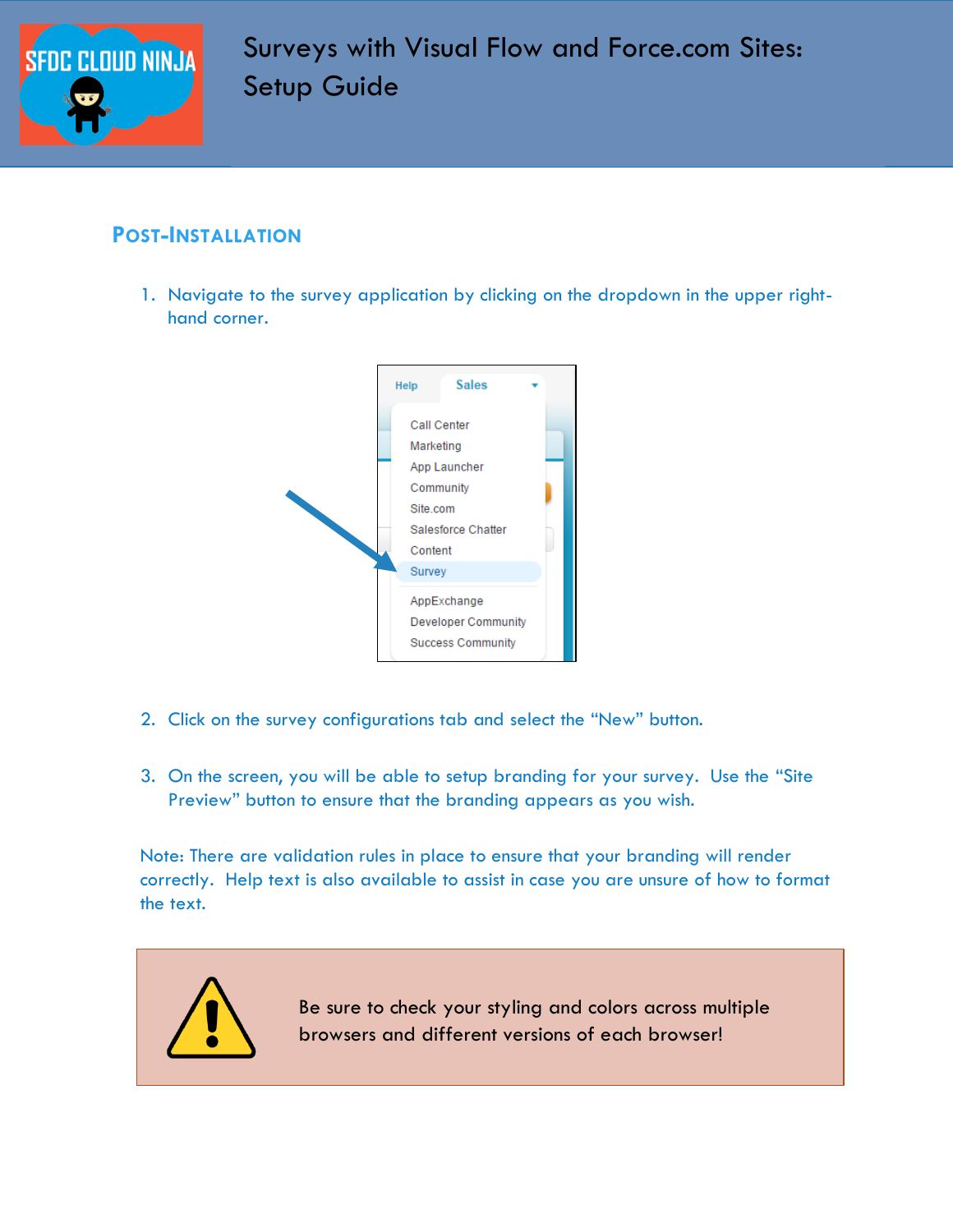

# Surveys with Visual Flow and Force.com Sites: Setup Guide

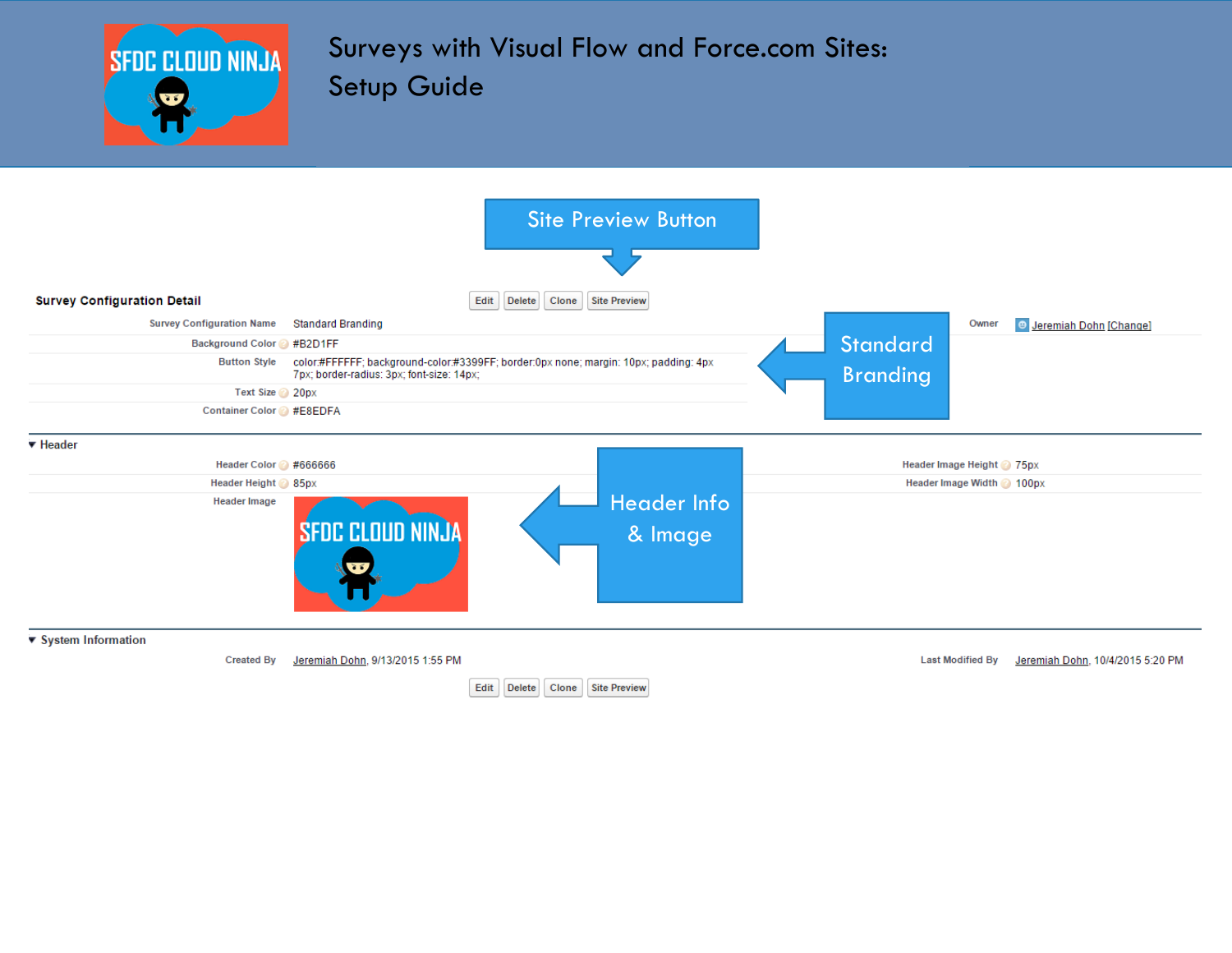

### **FLOW OF SETTING UP A SURVEY**

- 1. Answers
- 2. Answer Choices
- 3. Questions
- 4. Survey Template
- 5. Template Questions

#### Answers Setup

- 1. Go to the Answers tab and click on the "New" button.
- 2. Enter a memorable name.

Note: Typically, you will have scales which will be reused. It is best to ensure that you are not duplicating the same scale.

#### Answer Choices Setup

- 1. Once your Answer has been created, you can then create an answer choice. Select "New Answer Choice" on the Answer Choice related list on the answer page layout.
- 2. You will specify a text value. This is what will appear in your flow screen.
- 3. Specify a score for the Answer Choice. This will be if you need to track metrics on how well the survey went overall.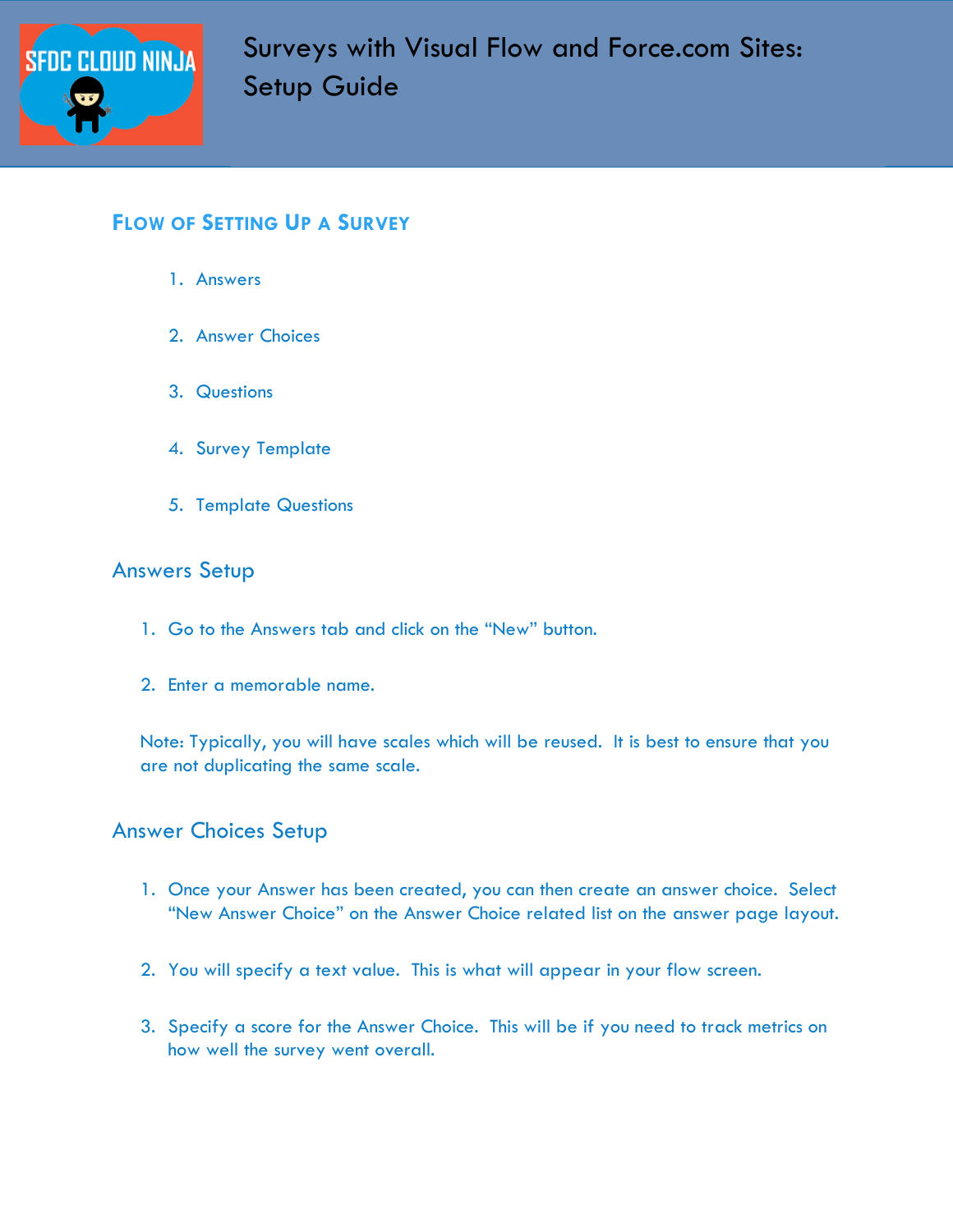

Make sure your scoring is consistent! Determine that you want a high score a low score to be used for your KPI and ensure that your Answer Choices reflect this in relation to each other!

### Question Setup

- 1. Select the Questions tab and click on the "New" button.
- 2. Enter Short Question Text for your reports and Long Question Text for what will appear during the survey.

Note: You can use limited styling to emphasize key words for the respondent. Consider the following:

How would you rate the overall <b>knowledge</b> of the staff member who assisted you?

Would display as:

How would you rate the overall **knowledge** of the staff member who assisted you?

3. Relate your Question to the appropriate Answer and the scale will appear during the flow.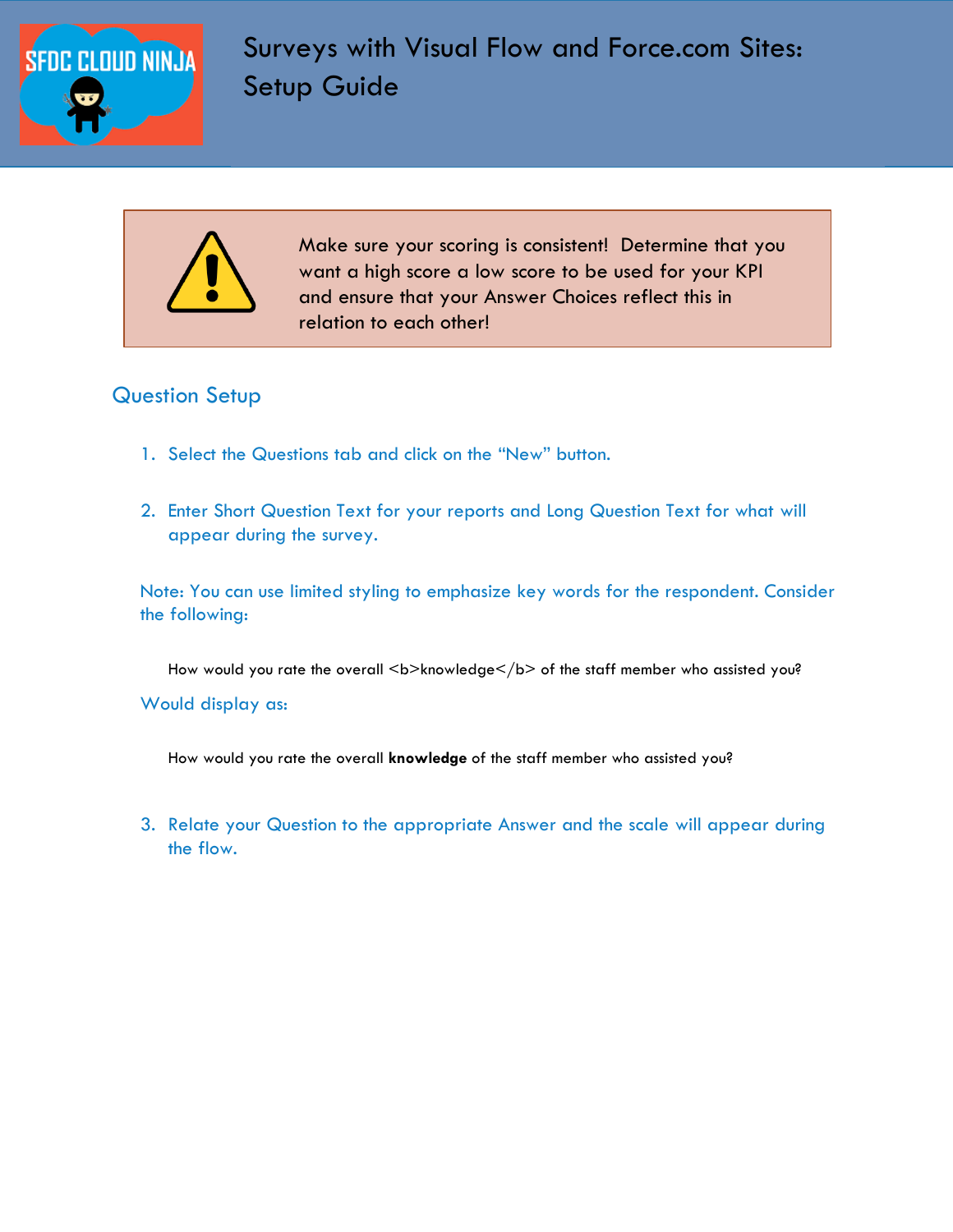

## Survey Template Setup

- 1. Navigate to the Survey Template tab and click on the "New" button.
- 2. Fill out the template name, relate it to the branding that you would like, enter Introductory Text that displays when the survey is first opened and enter Closing Text for when it is completed.

Optional: Enter the maximum amount of times that the respondent can take the survey. If there is not a maximum, leave this field blank.

### Template Questions Setup

- 1. Add your Questions to the survey by selecting the "New Template Question" button on the Template Question related list.
- 2. Enter the Question that it is to relate to, how the question should appear on the survey (Picklist, Radio Button or Comments) and the order in which the question should appear.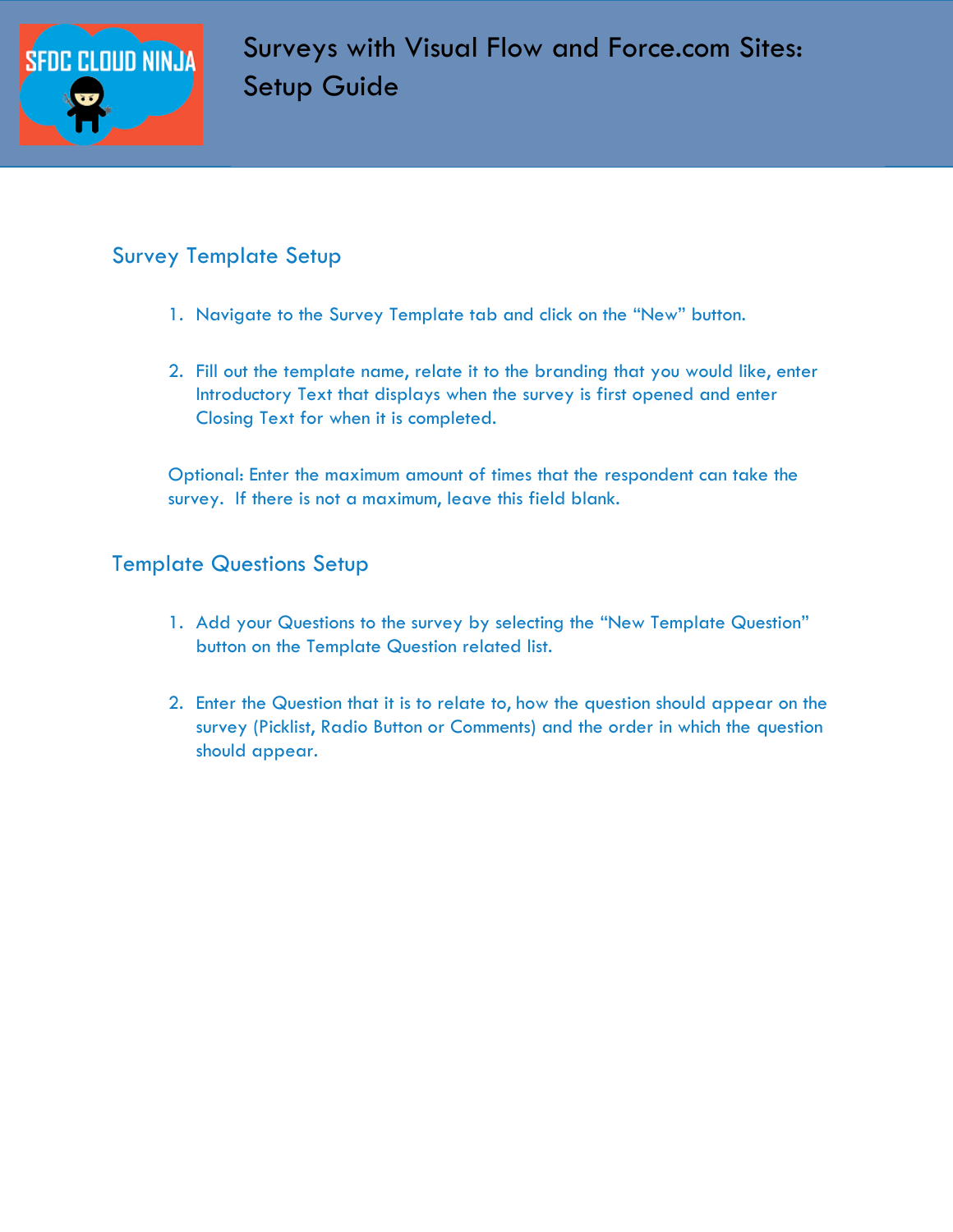

# Configuring Your Force.com Site

- 1. Navigate to **Setup | Develop | Sites**.
- 2. Click on the "New" button.
- 3. Enter a site name. If this page will be the only one used on your site, you may make the **survey visualforce page** your Active Site Home Page.
- 4. Click on the "Public Access Settings" and ensure that the following permissions are given to ensure that no errors are encountered during the flow:

|                                        | Read | Create | Edit | <b>Delete</b> |
|----------------------------------------|------|--------|------|---------------|
| Cases                                  | X    |        |      |               |
| <b>Answers</b>                         | X    |        |      |               |
| <b>Answer Choices</b>                  | Χ    |        |      |               |
| <b>Questions</b>                       | X    |        |      |               |
| <b>Surveys</b>                         | X    |        | X    |               |
| <b>Survey</b><br>Reponses              | X    | X      | X    | X             |
| <b>Survey</b><br><b>Configurations</b> | X    |        |      |               |
| Survey<br><b>Templates</b>             | X    |        |      |               |
| <b>Template</b><br><b>Questions</b>    | X    |        |      |               |

Security is the same for Force.com Sites as it is for your users. Ensure that the public user has access to all fields and objects needed to use the flow.

For more information, check [Salesforce Help.](https://help.salesforce.com/HTViewHelpDoc?id=sites_public_access_settings.htm)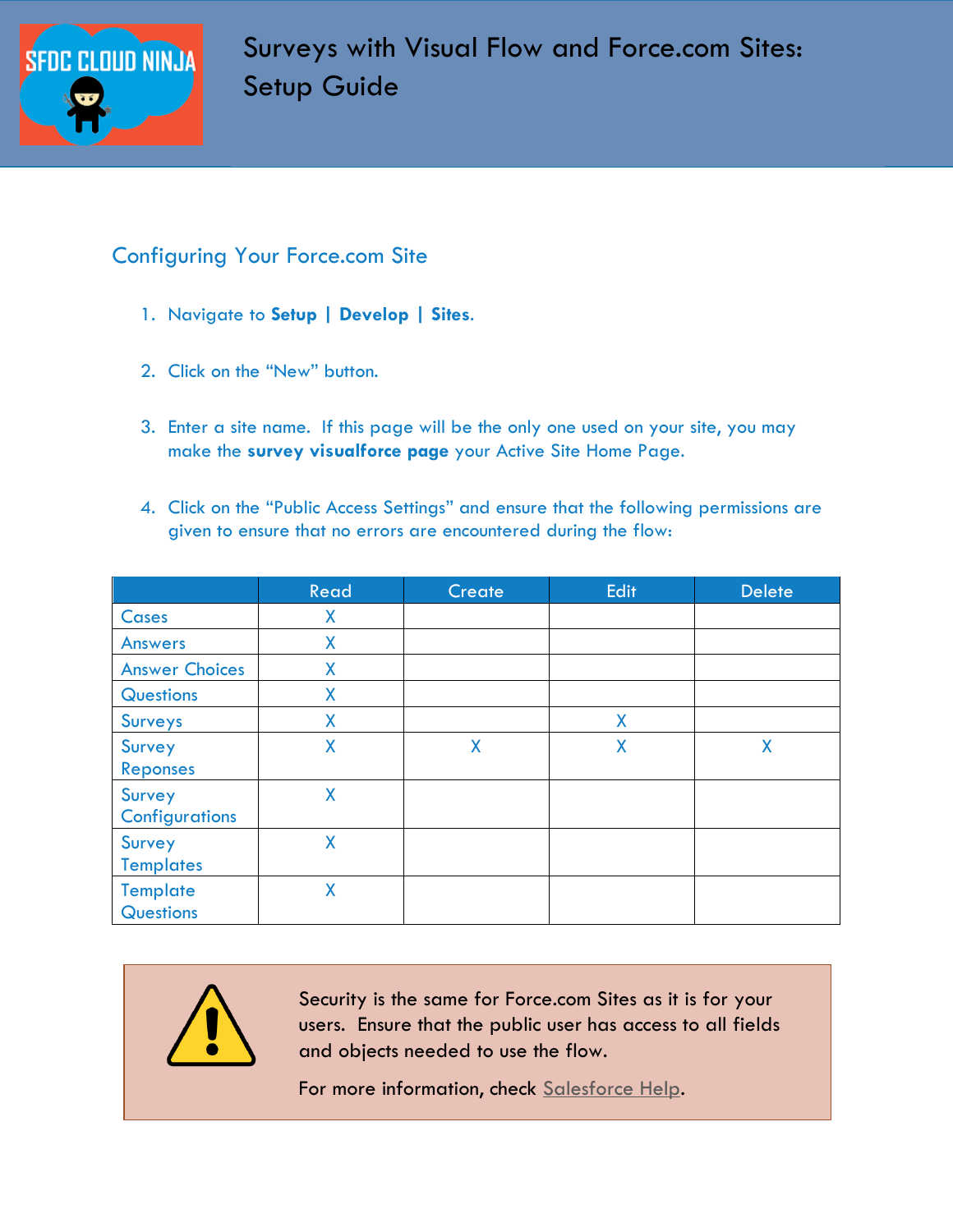

# Configuring the Email Template

- 1. The package comes with one Visualforce Email Template. The link to your site is configured in the EmailSurveyComponent.
- 2. Navigate to **Setup | Develop | Components.**
- 3. Click on the "EmailSurveyComponent."
- 4. Change the text from [yourSiteHere] to the URL in your force.com site. If the survey apex page is not your home page, make sure that you add the appropriate address.
- 5. The fields displayed on the template originate from the Case object and the Survey object. The fields that are displayed from the Survey are retrieved in the getSurvey class. You may modify the email template with additional Case fields by following standard merge field protocol. This avoids you needing to modify the getSurvey class, unless you have custom objects which must be referenced.
- 6. The email template is stored in **Setup | Communication Templates | Email Templates |Surveys Unmanaged Package** and is the **SUPPORT: Survey Template**.
- 7. To add additional fields, click on the "Edit" button and follow regular merge field syntax where "RelatedTo" is the case. E.g. {!RelatedTo.Description} is the Case description.



The plain text and HTML are both set in the visualforce template. Ensure to modify both!